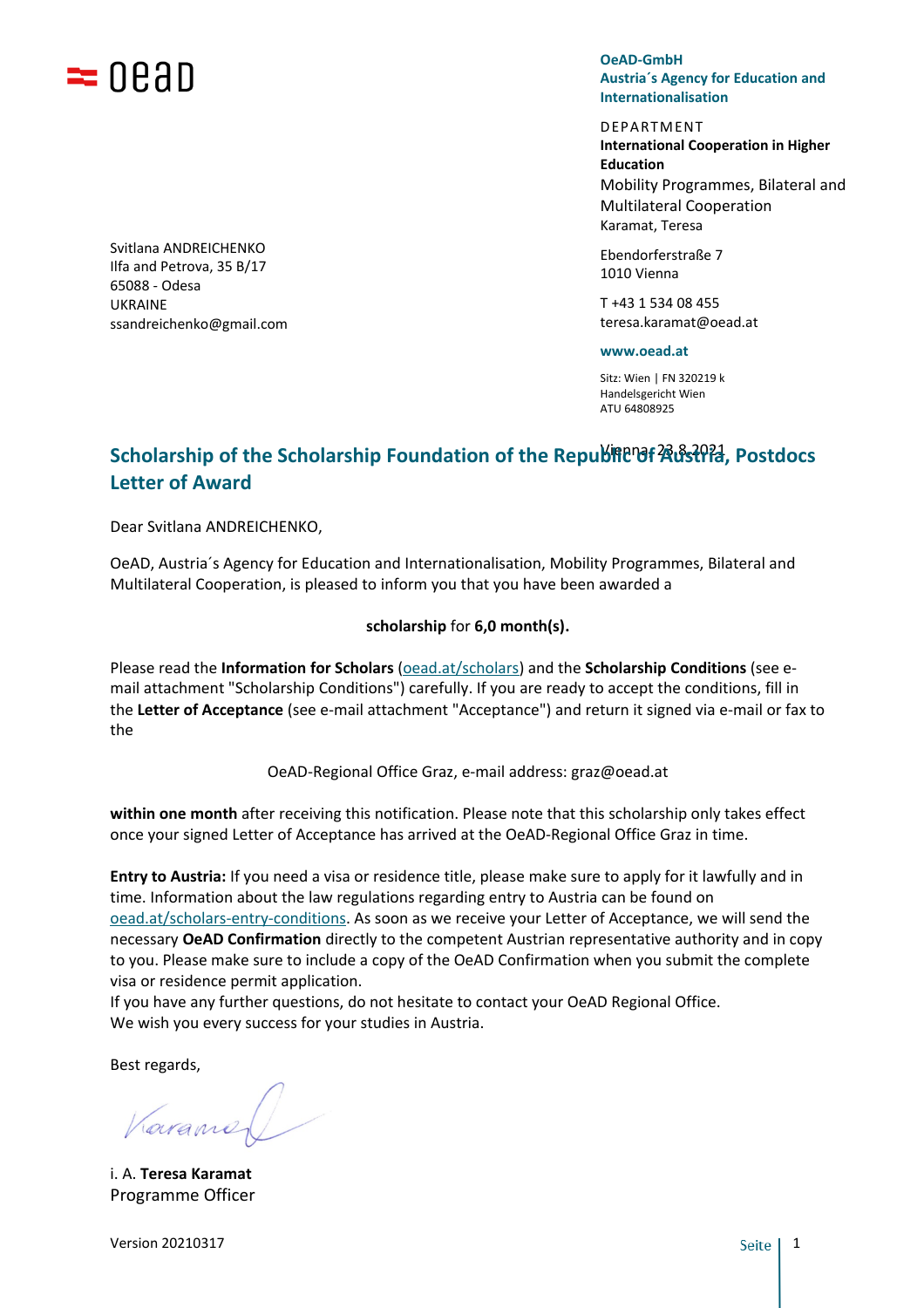# $= 000$

## **Scholarship Details**

| Name of the scholarship                   | Scholarship of the Scholarship Foundation of the Republic of Austria,<br><b>Postdocs</b>                                       |                   |
|-------------------------------------------|--------------------------------------------------------------------------------------------------------------------------------|-------------------|
| Reference number<br>Date                  | MPC-2021-00195<br>23.8.2021                                                                                                    |                   |
| <b>Financed by</b>                        |                                                                                                                                |                   |
| Awarding organisation                     | OeAD - Austria's Agency for Education and Internationalisation,<br>Mobility Programmes, Bilateral and Multilateral Cooperation |                   |
| <b>Scholarship holder</b>                 | Svitlana ANDREICHENKO                                                                                                          |                   |
| E-mail                                    | ssandreichenko@gmail.com                                                                                                       |                   |
| Date of birth<br>Nationality              | 03.03.1985<br><b>UKRAINE</b>                                                                                                   |                   |
| <b>Study project in Austria</b>           | <b>Research: Law</b>                                                                                                           |                   |
|                                           | "Law Enforcement and International Human Rights Standards: Ensuring<br>Democratic Policing"                                    |                   |
| Academic supervisor                       | Univ.Prof.Dr. Gerd OBERLEITNER                                                                                                 |                   |
| Place of study                            | University of Graz                                                                                                             |                   |
|                                           | Institut für Völkerrecht und Internationale Beziehungen                                                                        |                   |
|                                           | Universitätsstraße 15, 8010 Graz                                                                                               |                   |
| Scholarship from - to                     | 01.02.2022 - 31.07.2022                                                                                                        |                   |
| Duration of scholarship                   | $6,0$ month(s)                                                                                                                 |                   |
| Planned completion                        | 31.07.2022                                                                                                                     |                   |
| <b>Scholarship payments</b>               | Monthly scholarship instalment: EUR 1150,-                                                                                     |                   |
|                                           | The costs for accommodation, health insurance and any tuition fees in<br>Austria must be paid out of the scholarship.          |                   |
| <b>Additional payments</b>                | <b>Type of payment</b>                                                                                                         | <b>Sum in EUR</b> |
|                                           | Lump sum for travel expenses                                                                                                   | 350,00            |
| Scholarship conditions/<br><b>Remarks</b> | Scholarship Conditions (see e-mail attachment)<br>due to the COVID-19 pandemic:                                                |                   |
|                                           | - scholarship holders must comply with up-to-date regulations for entry to<br>Austria (see https://www.bmeia.gv.at/en/)        |                   |
|                                           | - a short interim report might be requested by your Regional Office                                                            |                   |
|                                           | - the scholarship might be interrupted if required by future developments                                                      |                   |
|                                           | related to COVID-19                                                                                                            |                   |
|                                           | - individually organized (travel) health insurances (not via OeAD or Austrian                                                  |                   |
|                                           | national health provider) have to cover illness due to<br>COVID-19                                                             |                   |
| <b>Disbursement and</b>                   | <b>OeAD-Regional Office Graz</b>                                                                                               |                   |
| information                               | Zinzendorfgasse 19, 8010 Graz                                                                                                  |                   |
|                                           | graz@oead.at                                                                                                                   |                   |
| <b>Legal basis</b>                        | Opening hours: Mo-Fr 9-12, Di und Do 14-16                                                                                     |                   |
|                                           |                                                                                                                                |                   |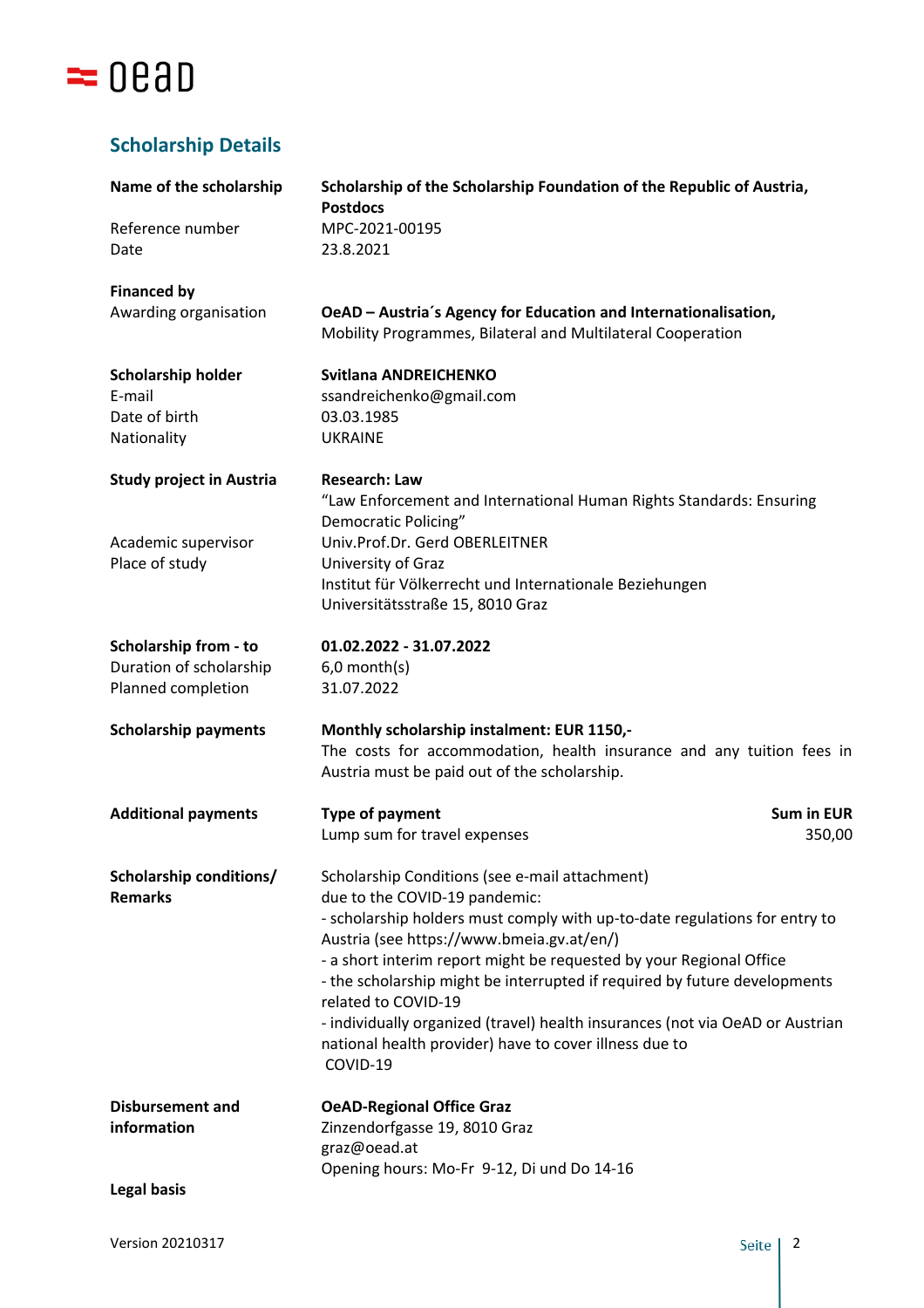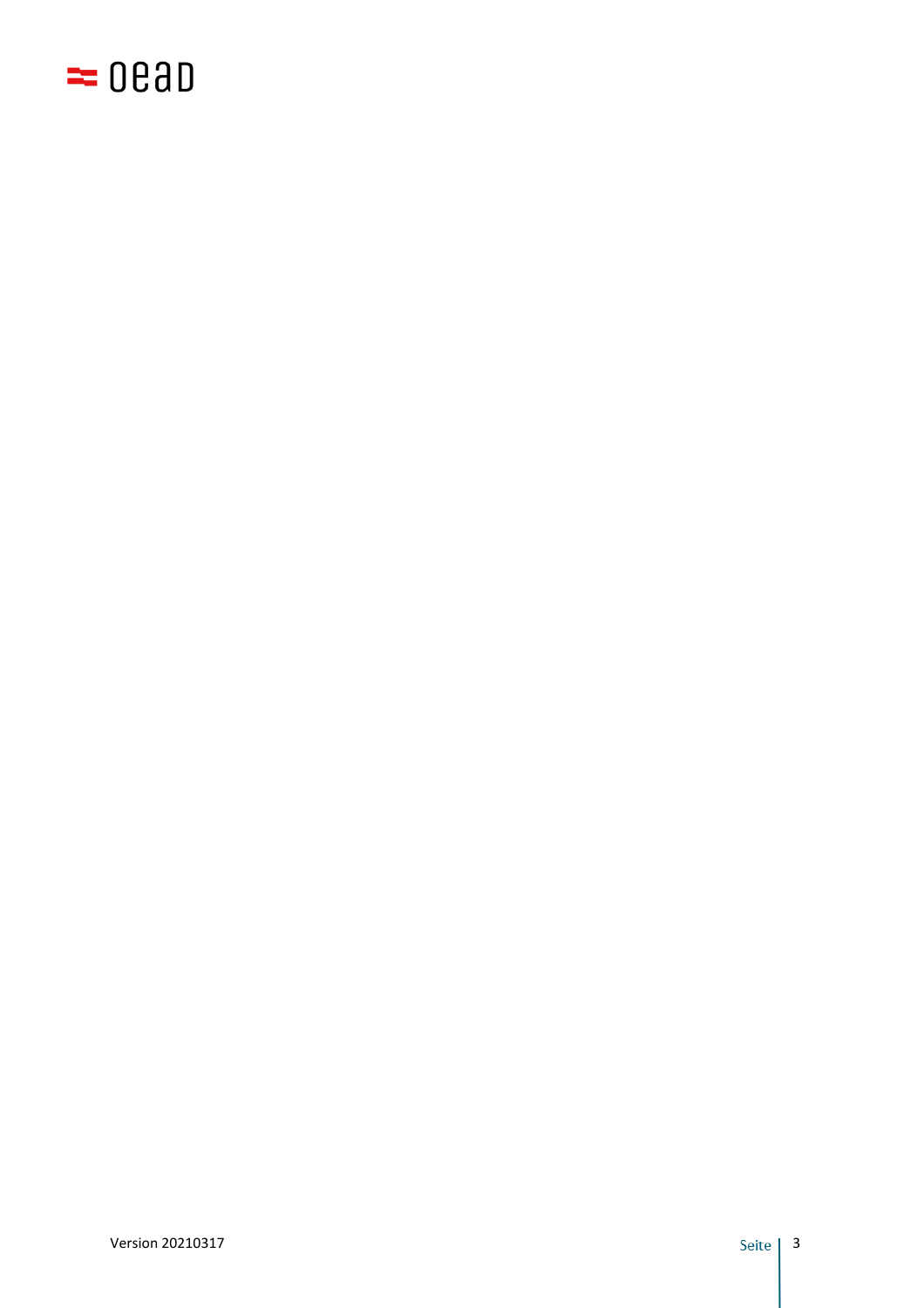



### DEKRÉT O UDELENÍ ŠTIPENDIA/LETTER OF AWARD

Národný štipendijný program Slovenskej republiky na podporu mobilít študentov, doktorandov, vysokoškolských učiteľov a výskumných, resp. umeleckých pracovníkov National Scholarship Programme of the Slovak Republic for the Support of Mobility of Students, PhD Students, University Teachers, Researchers and Artists

| Meno a priezvisko/<br>Name and surname:                            | Svitlana Andreichenko                                                                |
|--------------------------------------------------------------------|--------------------------------------------------------------------------------------|
| Dátum narodenia/Date of birth:                                     | 03.03.1985                                                                           |
| Štátna príslušnosť/Citizenship:                                    | Ukrajina/Ukraine                                                                     |
| Adresa trvalého pobytu/<br>Permanent residence address:            | 4 station Lustdorfskaya road, 1 Linia street, 15<br>65088 Odessa<br>Ukrajina/Ukraine |
| Nástup na štipendijný pobyt/<br>Beginning of the scholarship stay: | 01.02.2020                                                                           |
| Dĺžka pobytu (v mesiacoch)/<br>Duration of the stay (in months):   | 6                                                                                    |
| Prijímajúca inštitúcia/<br>Host institution:                       | Univerzita Mateja Bela v Banskej Bystrici, Právnická fakulta                         |
| Kontaktná osoba/<br>Contact person:                                | Mgr. Jana Hubáčeková                                                                 |
| Štipendium na mesiac/<br>Scholarship per month:                    | 1000€                                                                                |
| Výška štipendia spolu/<br>Scholarship in total:                    | 6000€                                                                                |

Bratislava 19. 12. 2019

PaedDr. Karla Zimanová, PhD., zástupkyňa výkonného riaditeľa/Deputy Director

\* Vytvorenie Národného štipendijného programu na podporu mobilít študentov, doktorandov, vysokoškolských učiteľov a výskumných, resp. umeleckých pracovníkov schválila vláda SR v roku 2005. NŠP je financovaný Ministerstvom školstva, vedy, výskumu a športu. SR. Program administratívne zabezpečuje SAIA, n. o.

Štipendisti Národného štipendijného programu sú štipendistami vlády Slovenskej republiky.

\* Establishment of the National Scholarship Programme for the support of mobility of students, PhD students, university teachers, researchers and artists was approved by the Government of the Slovak Republic in 2005. The National Scholarship Programme of the Slovak Republic is funded by the Ministry of Education, Science, Research and Sport of the Slovak Republic. The programme is managed by SAIA, n. o.

Scholarship holders of the National Scholarship Programme are scholarship holders of the Government of the Slovak Republic.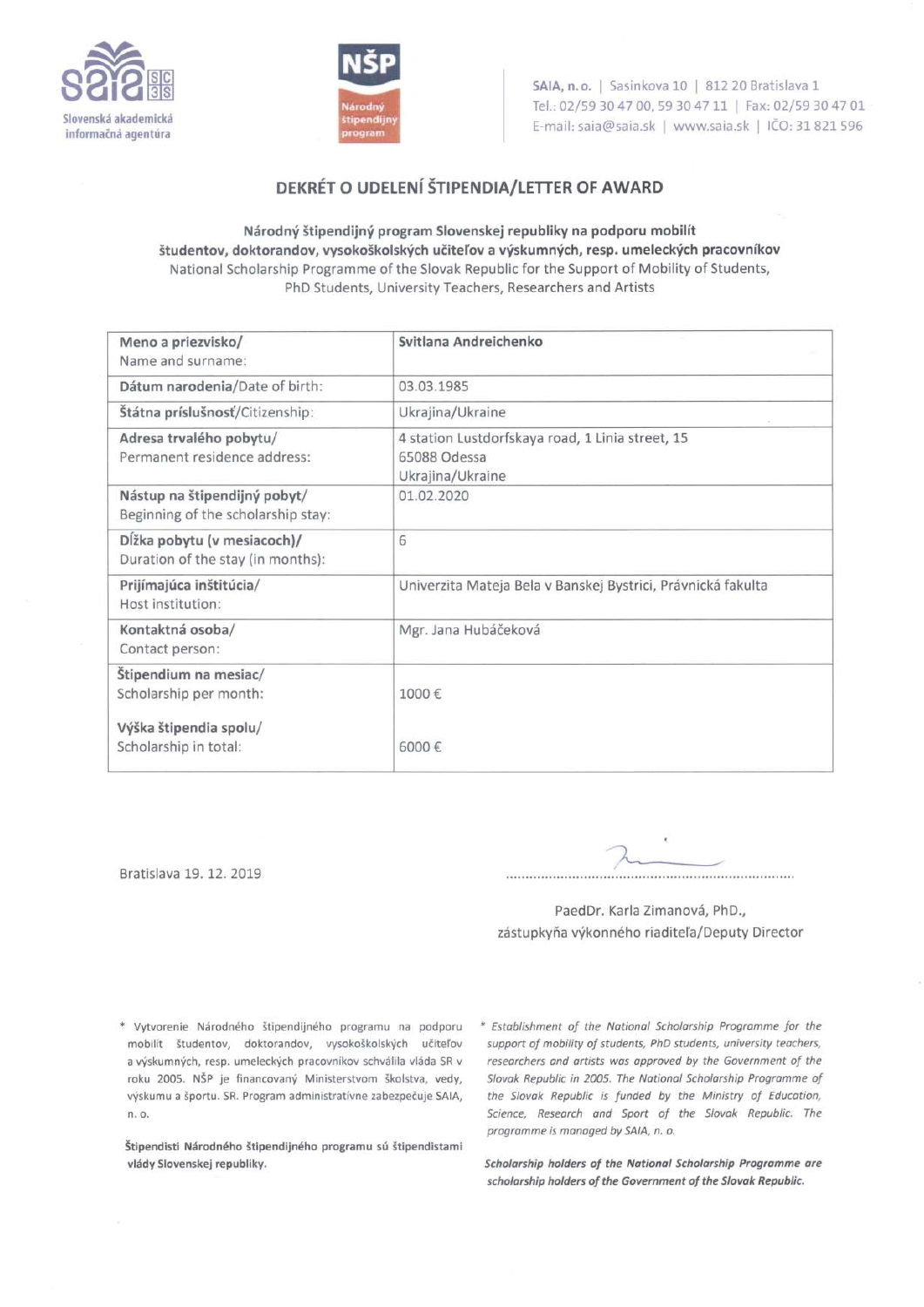

Univerzita Mateja Bela v Banskej Bystrici Právnická fakulta Komenského 20. 974 01 Banská Bystrica



SAIA, n. o. Sasinkova 10 812 20 Bratislava

Banská Bystrica, dňa 10. 07. 2020

## Vec: Potvrdenie o ukončení vedeckovýskumného pobytu v rámci Národného štipendijného programu Slovenskej republiky

Týmto potvrdzujem, že pani Svitlana Andreichenko, J.S.D, profesorka z Národnej university v Odese, Právnická akadémia, Ukrajina, ukončí vedecko-výskumný pobyt v rámci Národného štipendijného programu SR na Právnickej fakulte, Univerzity Mateja Bela v Banskej Bystrici dňa 30. Júla 2020.

Ubytovanie bolo profesorke Andreichenko zabezpečené v študentskom domove Právnickej fakulty UMB - ŠD2, Komenského 20, 97401 Banská Bystrica.

S úctou

JUDr. Ľubica Saktorová, PhD., LL.M., M.A. Prodekánka pre medzinárodné vzťahy a rozvoj Právnická fakulta UMB Univerzita Mateja Bela Právnická fakulta 974 01 Banská Bystrica matus

Spis č.: PrF/119/2020/108-PMVR Záznam č.: PrF/267/2020

Tel.: +421 48 446 3116 e-mail: jana.hubacekova@umb.sk